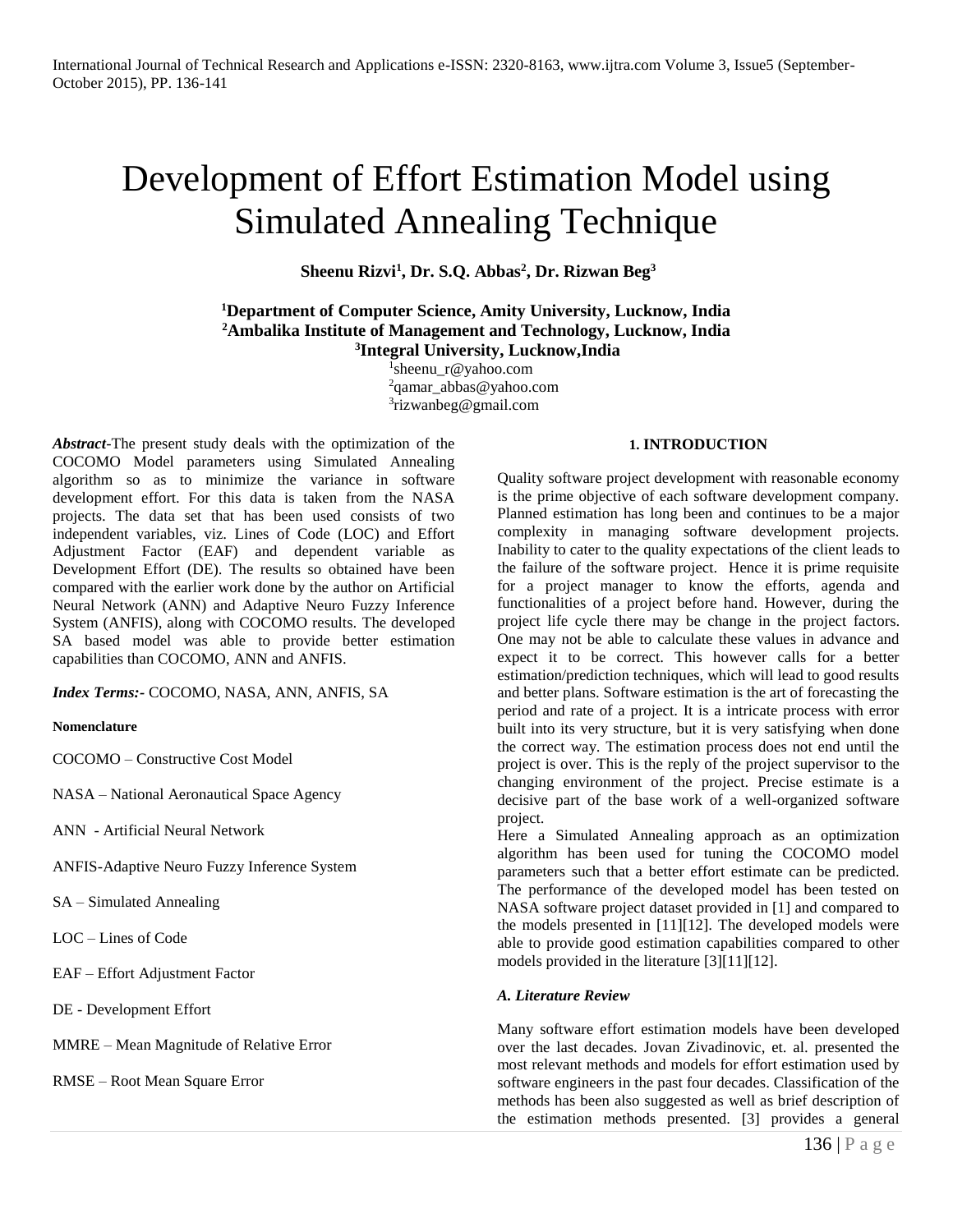overview of software estimation models and techniques. Models can be categorized as Size-Based, Function-Based, Learning-Based and Expertise-Based. [4] in his study, developed an model of effort estimation for a bank to forecast the effort before the project's development cycle. The outcome authenticates the merits of using AI methods in actual life situations. [5] developed a hybrid model by combining C-Means clustering, neural network and analogy technique. As one knows that there are complex and non linear associations amongst software project types, one can develop such proposed estimations for obtaining better results. The inferences demonstrated that fuzzy clustering could reduce the negative effect of not so relevant projects on estimation accuracy. [6] designed an artificial neural networks based software effort estimation models. The models were intended to better the performance of the network that suit the COCOMO Model. Artificial Neural Network models were developed using Radial Basis and Generalized Regression. [7] presented an overview of the different techniques currently available for software effort estimation in the software industry. Software effort estimation is a incredibly essential task in the software engineering field because the future of the project depends on the estimation report. The techniques discussed about algorithmic model, nonalgorithmic model and some soft computing technique. [8].described an enhanced Fuzzy Logic model for the estimation of software development effort and proposed a new approach by applying Fuzzy Logic for software effort estimates.

Though many researchers contributed to the literature on effort estimation, still the difficulty of effort estimation is an open challenge. Many effort estimation techniques exist in the literature, but their utilization is very particular to the development environment. So, one cannot say a specific technique is best fit for all the situations to give an accurate estimation.

#### *B. Data Used*

The data used is NASA project data. The data used as input and output variables for optimum model development are given in the Table 1. In all two input variables have been used which include fifteen effort multipliers and the SIZE measured in thousand delivered source instructions (KLOC). The output of the model is the Development Effort (DE), which is measured in man-months. The data were collected from the analysis of sixty three (63) software projects, as published by Barry Boehm in 1981[1].

#### **Table 1. Input and Output variables for ANFIS model**

| Input<br><b>Variables</b> | $SIZE - in KLOC$<br>EAF - Effort Adjustment<br>Factor |
|---------------------------|-------------------------------------------------------|
| Output<br>Variable        | Development Effort (DE)                               |

*1) Simulated Annealing Modelling*

Simulated annealing (SA) is a nontraditional optimization technique based on a random search process. SA resembles the cooling process of molten metal through annealing (slow cooling). At higher temperatures, the molten metal atoms can move freely but at reduced temperatures, the atoms form a crystalline structure having a minimum energy configuration. However, the cooling rate governs the formation of crystals. At very fast cooling rates, the material remains in non-crystalline or amorphous form. The SA algorithm simulates this process of slow cooling to achieve the minimization of a function value. The cooling phenomenon is simulated by controlling a temperature parameter introduced with the concept of Boltzmann probability distribution [10]. This algorithm is based on the Boltzmann probability distribution by which the probability of energy distribution is given by –

The complete details of the SA algorithm are given in [10].

The modeling study is based on the Intermediate COCOMO model, which is based on the relationship ,

Development Effort ( $DE$ ) = EAF\*a\*(size)^b,

where size is measured in thousands delivered lines of code (KLOC). The constants 'a' and 'b' are dependent upon the mode of development of projects. DE is measured in manmonths.

#### *2) Effort Estimation Model Used*

The following software effort model is used in the present study:

 $DE = f$  (KLOC, EAF),

where DE is effort, KLOC is the thousands lines of the developed code and EAF is Effort Adjustment Factor used in the software project. f is a nonlinear function in terms of KLOC and EAF.

The function f is expressed as follows;

 $DE = EAF^*a^*(size)^{\wedge}b,$  (1)

where 'a' and 'b' have values given by COCOMO model as follows.

#### **Table 2 : COCOMO Model Parameter values**

| <b>Development Mode</b> | Value of 'a' | Value of 'b' |
|-------------------------|--------------|--------------|
| <b>Organic</b>          | 3.2          | 1.05         |
| <b>Semi-Detached</b>    | 3.0          | 1.12         |
| <b>Embedded</b>         | 2.8          | $1.2\,$      |

In the present work an effort has been made to develop a new model on the lines given by Intermediate COCOMO using simulated annealing optimization technique, wherein the constant values, 'a' and 'b' are optimized so as to lead to a better solution method. Here separate models have been developed for all the three development modes viz. Organic, Semi-Detached and Embedded, along with a single model combining all the three modes. An effort is made to make the computed values of the development effort very close to the measured value, leading to a very low Magnitude of Relative Error (MRE). The degree to which a model's estimated effort matches the actual or target effort is estimated by a % relative error.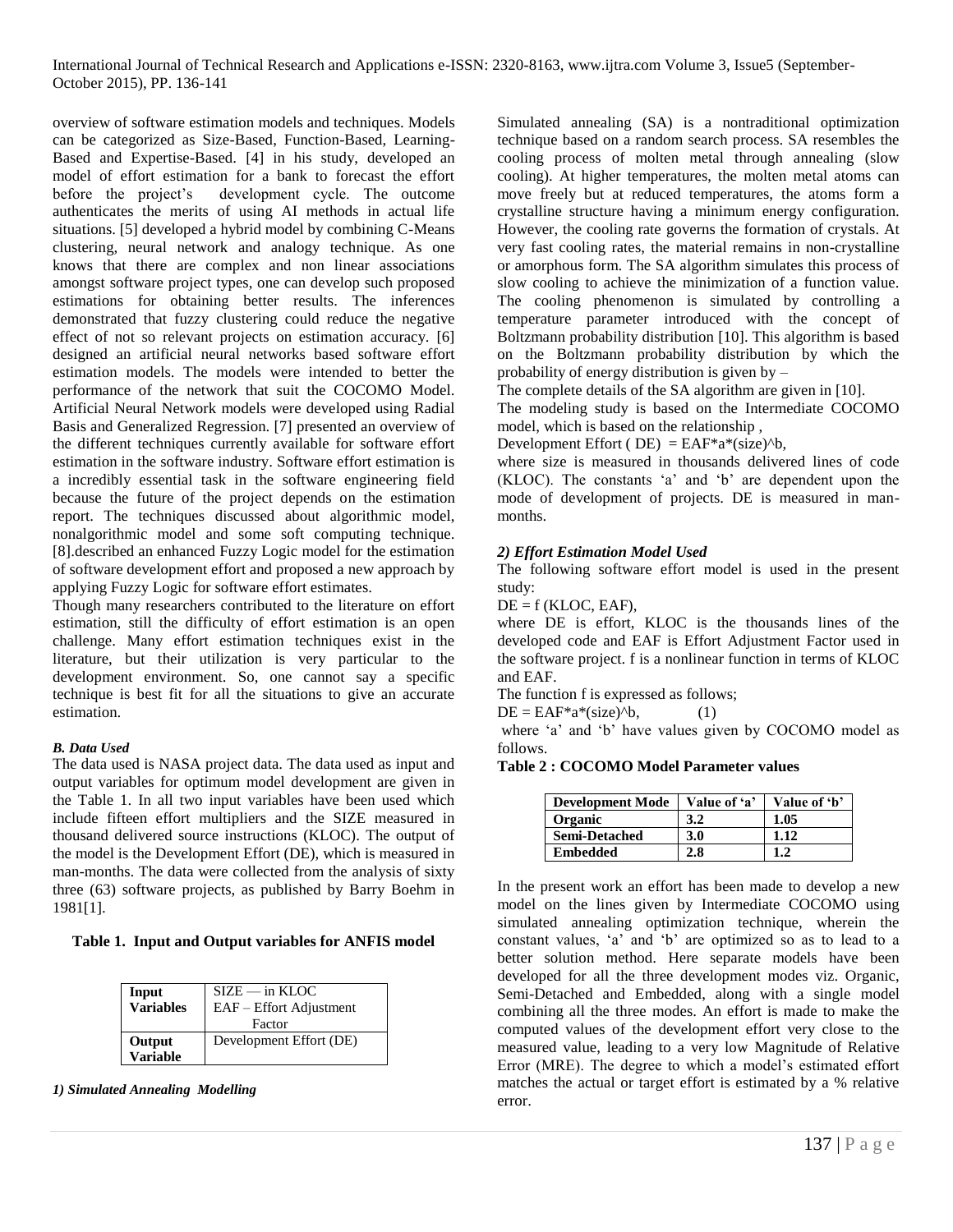SA modeling for effort estimation has been carried out using the Matlab software (Version 2012a). Matlab codes were developed for solving multivariable minimization problem using optimization method "simulannealbnd – Simulated Annealing algorithm" solver.

## *3) Algorithm Implementation and results*

For the present problem, of precise modeling of SD effort the objective function used is *Minimize Abs. ( ∑(Emeasured – Ecomputed))* for tuning of COCOMO model parameters. Where Emeas, is measured value of effort, Ecomp is computed value of effort as per the model used. In order to minimize the total squared error given above, simulated annealing algorithm is used changing the parameter values of the model. The code for the Objective function used is written as M-file in M-File editor and is recalled in the Matlab command window. The lower and upper bounds of the two variables 'a' and 'b' as specified in the effort estimation model are fixed based on the values used in the COCOMO empirical model as given in Table 2 above. The SA solver inputs used for modeling are given in Table 3 below.

|                  | <b>Parameter</b>  |                               |
|------------------|-------------------|-------------------------------|
| Parameter (X)    | update            | $e^{-X}$ , random $X$ , $1/X$ |
| related Options  | <b>Function</b>   | $\{E,R,I\}$                   |
|                  | Initial           |                               |
|                  | Parameter         |                               |
|                  | <b>Value</b>      | 100                           |
|                  | <b>Reanneal</b>   |                               |
|                  | <b>Function</b>   | 100                           |
|                  |                   |                               |
| <b>Algorithm</b> | <b>Annealing</b>  | Random X, 1/X                 |
| <b>Settings</b>  | <b>Function</b>   | $\{R,I\}$                     |
|                  | Acceptance        |                               |
|                  | <b>Function</b>   | M.S.E                         |
|                  |                   |                               |
| <b>Stopping</b>  | <b>Tolerence</b>  |                               |
| Criteria         | <b>Function</b>   | 1.00E-06                      |
|                  | <b>Maximum</b>    |                               |
|                  | <b>Iteration</b>  | Inf                           |
|                  | Max.              |                               |
|                  | <b>Function</b>   | 3000*number<br>of             |
|                  | <b>Evaluation</b> | variables                     |

**Table 3:- SA Options used for Optimization**

#### *C. Results and Discussions*

After multiple runs for the optimization of the objective function using MATLAB command, the optimized function value and the optimal parameter values are obtained. The different cases using various combinations of SA algorithm functions and Parameter update functions are analyzed and the corresponding solutions obtained are as follows:

| Sl. No. | <b>SA Parameters</b>              |                      | <b>Notation</b> | <b>Development Mode</b>   |        |                               |             |                |        |
|---------|-----------------------------------|----------------------|-----------------|---------------------------|--------|-------------------------------|-------------|----------------|--------|
|         | <b>Parameter</b><br>Update . Fcn. | <b>Annealing Fcn</b> |                 | <b>Semi-Detached (SD)</b> |        | <b>Embedded</b> ( <b>EM</b> ) |             | Organic $(OR)$ |        |
|         |                                   |                      |                 | A                         | b      | a                             | $\mathbf b$ | a              | Þ      |
|         | E                                 | R                    | ER              | 2.2306                    | 1.192  | 3.5581                        | 1.1167      | 3.399          | 0.9312 |
| 2       | Е                                 |                      | EI              | 3.0946                    | 1.1347 | 3.1561                        | 1.1386      | 3.631          | 0.9143 |
|         | R                                 | R                    | <b>RR</b>       |                           | 1.3324 | 3.4448                        | 1.1227      | 3.9813         | 0.8757 |
| 4       | R                                 |                      | <b>RI</b>       | 3.547                     | 1.1103 | 3.2038                        | 1.1362      | 3.4873         | 0.908  |
|         |                                   | R                    | IR              | 2.484                     | 1.1726 | 3.5548                        | 1.1275      | 3.9063         | 0.8957 |
| 6       |                                   |                      | Н               | 3.5844                    | 1.109  | 3.8633                        | 1.1093      | 3.4832         | 0.9069 |

**Table 4:- 'a' & 'b' Optimized Values for different Development Mode using Parameter Update and Annealing Function combinations**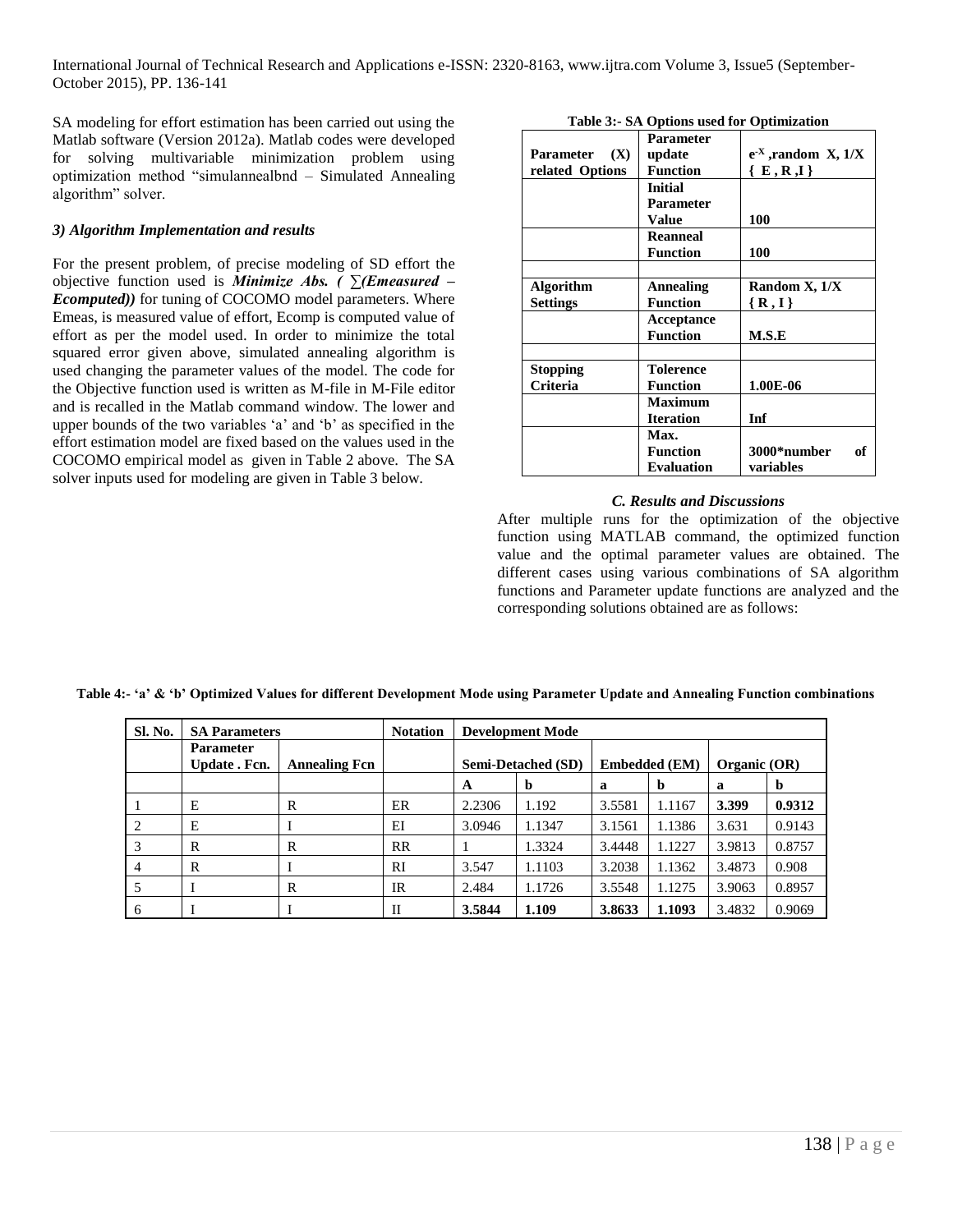Based on the parameter values "a" and "b" obtained from the optimized models, the various SA model equations for various combinations of Parameter update function and Annealing functions are given in Table 5 below.

| <b>Development</b><br>Mode | Model<br>Type | Parameter<br>update. fcn. | Annl.fcn.   | Development Effort Equation<br>using SA |
|----------------------------|---------------|---------------------------|-------------|-----------------------------------------|
| Semi-<br><b>Detached</b>   | SD ER         | E                         | R           | DE=EAF*2.2306(size)^1.192               |
|                            | SD EI         | E                         | T           | DE=EAF*3.09466(size)^1.1347             |
|                            | SD RR         | R                         | R           | DE=EAF*1.0(size)^1.3324                 |
|                            | SD RI         | R                         | I           | DE=EAF*3.547(size)^1.1103               |
|                            | SD II         | I                         | I           | DE=EAF*3.5844(size)^1.109               |
|                            | SD IR         | I                         | R           | DE=EAF*2.484(size)^1.1726               |
| <b>Embedded</b>            | EM ER         | E                         | R           | DE=EAF*3.5581(size)^1.1167              |
|                            | EM EI         | E                         | I           | DE=EAF*3.1561(size)^1.1386              |
|                            | EM RR         | R                         | R           | DE=EAF*3.4448(size)^1.1227              |
|                            | EM RI         | R                         | I           | DE=EAF*3.2038(size)^1.1362              |
|                            | EM II         | I                         | I           | DE=EAF*3.8633(size)^1.1093              |
|                            | EM IR         | I                         | R           | DE=EAF*3.5548(size)^1.1275              |
| Organic                    | OR EI         | E                         | T           | DE=EAF*3.631(size)^0.9143               |
|                            | OR RR         | R                         | R           | DE=EAF*3.9813(size)^0.8757              |
|                            | OR RI         | R                         | I           | DE=EAF*3.4873(size)^0.908               |
|                            | OR IR         | L                         | R           | DE=EAF*3.9063(size)^0.8957              |
|                            | OR_II         | I                         | I           | DE=EAF*3.4832(size)^0.9069              |
|                            | OR ER         | Е                         | $\mathbf R$ | DE=EAF*3.399(size)^0.9312               |

**Table 5:- DE Equations for different development modes**

From the perusal of the above tables it is seen that the best developed optimized models for all the three development modes are

For semi-detached mode,

 $DE = EAF*3.5844*(DLOC)^{1.109}$  (2) For Embedded Mode,  $DE = EAF*3.8633*(DLOC)^{1.1093}$  (3) For Organic Mode (OR\_ER),  $DE = EAF*3.399*(DLOC)^{0.9312}$ (4)

Further, based on the above models RMSE and MMRE values for all the three development modes together with COCOMO model is given in Table 6 below.

| Table 6:- RMSE and MMRE value for COCOMO and SA |
|-------------------------------------------------|
| model for different development modes           |

| <b>Using</b><br>Model             | <b>RMSE</b>   |           | <b>MMRE</b>   |           |
|-----------------------------------|---------------|-----------|---------------|-----------|
|                                   | <b>COCOMO</b> | <b>SA</b> | <b>COCOMO</b> | <b>SA</b> |
| Semi-<br><b>Detached</b>          | 402.7236      | 81.58     | 30.018        | 22.483    |
| <b>Embedded</b>                   | 756.898       | 226.214   | 33.009        | 30.556    |
| Organic                           | 28.704        | 14.85     | 34.299        | 23.048    |
| <b>Combined</b><br>mode           | 532.2147      | 154.9344  | 32.978        | 26.286    |
| <b>Single</b><br><b>Optimized</b> | ***           | 177.9143  | ***           | 38.599    |

From the perusal of the above Table 6, it is seen that Semi-Detached SA model (SD\_II), Embedded EM\_II and Organic OR\_ER was found to be the best optimized model, having an RMSE value of 81.58, 226.214 and 14.85 as against that of COCOMO which is 402.7236, 756.898 and 28.704 respectively. Further there is also an improvement in the MMRE value, which is 22.483, 30.556 and 23.048 as against 30.018, 33.009 and 34.299. Next, a single optimized model was also developed for all the 63 projects observed DE taken together using different MATLAB codes and were later compared with the COCOMO model. The results so obtained, as given above in Table 6 shows a far better RMSE value. The corresponding plots of all the models showing the plot of Observed DE versus Predicted DE using SA and corresponding COCOMO values are shown in the Figures 1, 2 & 3 below.



**Fig 1.:- Plot of Observed DE Vs. COCOMO and SA model DE for Organic mode (OR\_ER)**



**Fig 2.:- Plot of Observed DE Vs. COCOMO and SA model DE for Semi-detached mode (SD\_II)**



**Fig 3.:- Plot of Observed DE Vs. COCOMO and SA model DE for Embedded mode (EM\_II)**

From the above two figures it can be inferred that the SA Development effort predicted value closely matched the observed DE value as compared to COCOMO DE value. The SA process although is random in nature but a majority of runs converge to the above solutions.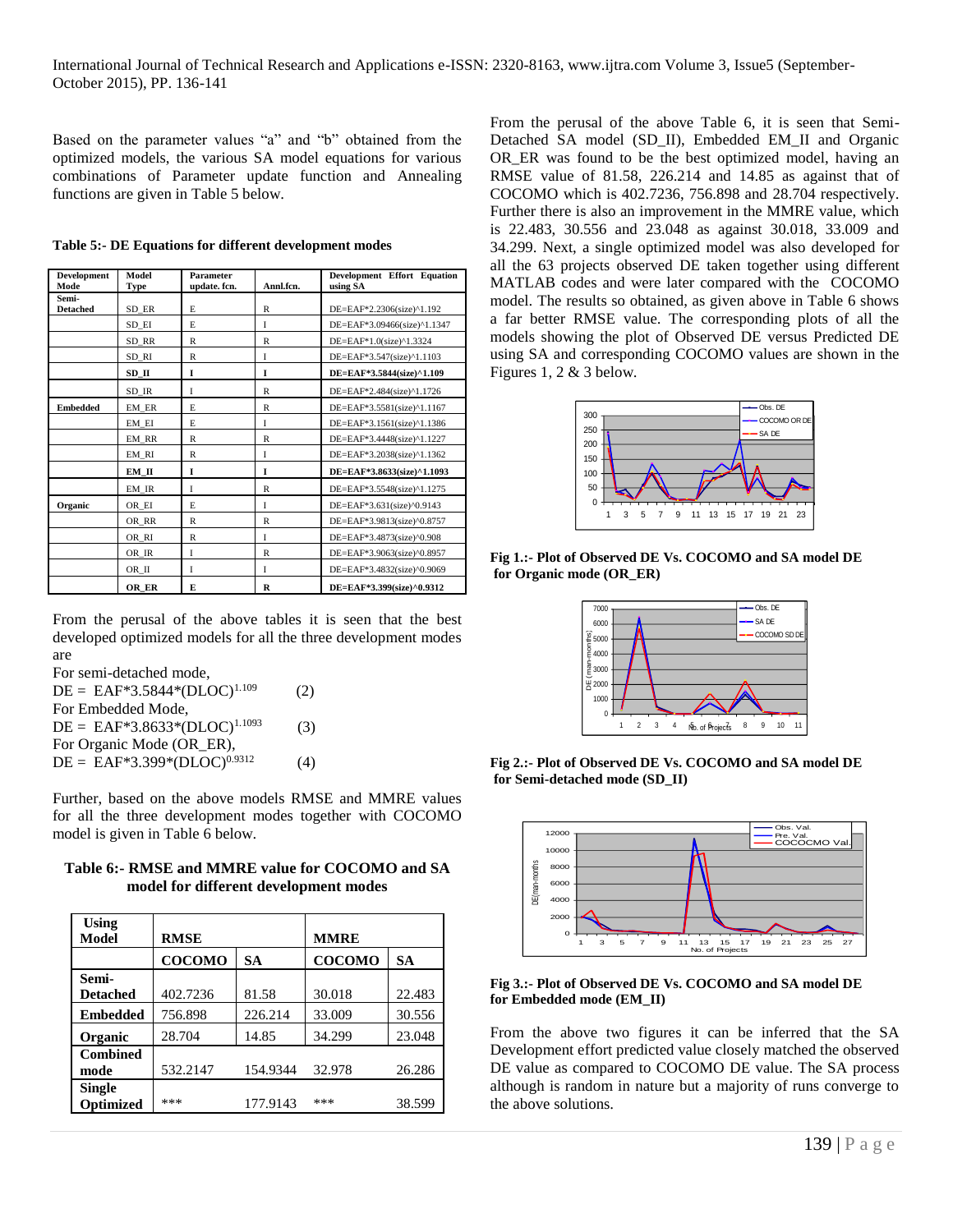Further, the results so obtained above have been compared with the earlier work done by the author on ANN [11 ] and ANFIS [ 12]. The results are given in Table 7 below and are depicted in figure 4 & 5. From the perusal of the results given in Table 7 and Figure 4 above, it is seen that SA model has outperformed ANN, ANFIS and COCOMO models.

| Model         |          | <b>RMSE</b> | <b>MMRE</b> |
|---------------|----------|-------------|-------------|
| <b>COCOMO</b> |          | 532.2147    | 32.978      |
| <b>ANN</b>    |          | 353.1977    | 83.0234     |
| <b>ANFIS</b>  | Training | 0.00302     | 0.0000892   |
|               | Testing  | 2756.895    | 125.6756    |
|               | Complete | 112.638     | 39.95       |
| SА            |          | 154.9344    | 26.286      |



**Fig 4. :- Comparative Plots of all the models in terms of RMSE and MMRE.**



**Fig 5. :- Plot of Observed Vs. Predicted DE for all the models**

#### **II. Conclusion**

In this paper, it has been shown that Simulated Annealing algorithm can be made use of for estimating the best possible parameters of the effort components of software projects. The upper and lower limits of the parameters so defined should be given due weightage as the optimized model output depends upon the values of the model parameters to be optimized. For this multiple runs have to be carried out ignored to arrive at an accurate result. For this Matlab code was developed and run on Matlab platform. The results so obtained using Simulated Annealing Algorithm are better as compared to COCOMO, ANN

and ANFIS. However, the effectiveness of SA's tending to depend on implementation details and how the problem is encoded.

For further study on SA modeling for software effort estimation one can increase the number of input variables and observe the results. Modeling on other datasets can also be attempted and the results validated with the SA approach.

#### **References**

- [1]. Boehm, B.W., "Software Engineering Economics," Prentice-Hall, Englewood Cliffs, NJ, USA, 1994.
- [2]. Jovan Zivadinovic, et. al., "Methods of Effort Estimation in Software Engineering", I International Symposium Engineering Management And Competitiveness ,2011.
- [3]. S.K. Mohanty, et. al., "Software Effort Estimation Approaches – A Review", International Journal of Internet Computing, 2012, ISSN No: 2231 – 6965, VOL- 1.
- [4]. Ekrem Kocaguneli, et. al., "AI-Based Models for Software Effort Estimation**",** 36th EUROMICRO Conference on Software Engineering and Advanced Applications, 2010, pp.323-326.
- [5]. Vahid Khatibi, et. al., "A New Fuzzy Clustering Based Method to Increase the Accuracy of Software Development Effort Estimation", World Applied Sciences Journal, (2011),1265-1275
- [6]. Prasad Reddy P.V.G.D, et.al.,"Software Effort Estimation using Radial Basis and Generalized Regression Neural Networks", JOURNAL OF COMPUTING, 2010, VOLUME 2, ISSUE 5, pp. 87- 92.
- [7]. Shiyna Kumar, et.al., "A Review of Surveys on Estimating Software Development Effort", IJAIR , 2013,Vol. 2 Issue 5, pp.448-451.
- [8]. Iman Attarzadeh, et.al., "Software Development Effort Estimation Based on a New Fuzzy Logic Model", International Journal of Computer Theory and Engineering, 2009,Vol. 1, No. 4, pp. 473-476.
- [9]. P. J. M. Laarhoven and E. Aarts, Simulated Annealing: Theory and Applications, Reidel, Ordrecht, 1987
- [10] Darrall Henderson, et.al., "THE THEORY AND PRACTICE OF SIMULATED ANNEALING", pp. 287-319. .
- [11] Sheenu Rizvi et. al.,"Effort Estimation Using a Soft Computing Technique", IJCET,2013, Vol 4, Issue 6 ,pp.290-298 .
- [12] Sheenu Rizvi et. al., "A Hybrid Fuzzy-ANN Approach for Software Effort Estimation", IJFCST, 2014, Vol 4, No. 5.